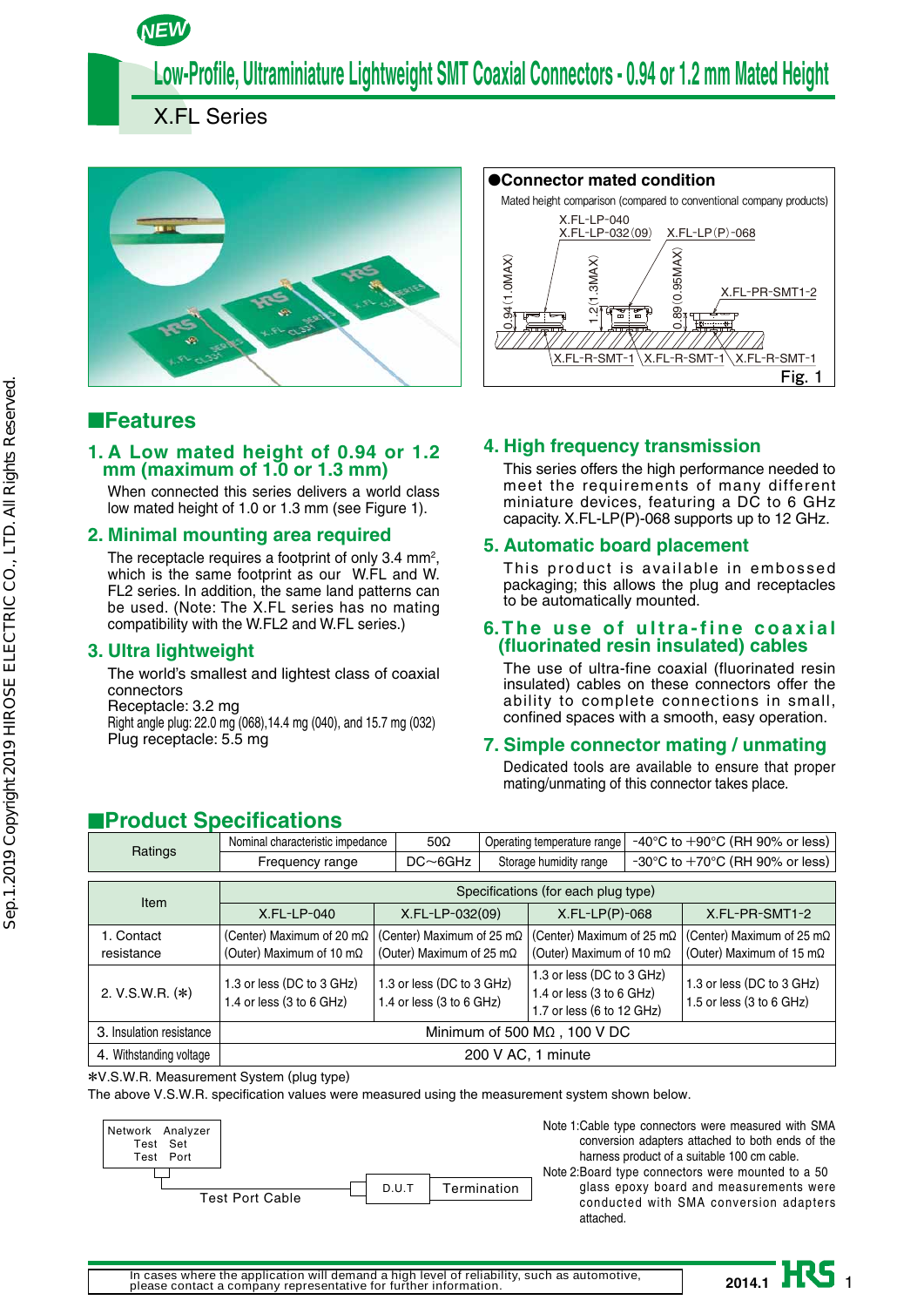# ■**Cable Assembly (Plug)**

●**X.FL-LP-040 (Applicable cable: outer diameter** Ø**0.81 or** Ø**0.64)**





#### **Material / Finishes**

| Part           | Material        | Finish and remarks |
|----------------|-----------------|--------------------|
| Shell          | Phosphor bronze | Gold plated        |
| Insulator      | LCP resin       | Black, UL94V-0     |
| Female contact | Phosphor bronze | Gold plated        |

## ●**X.FL-LP-032 (09) (Applicable cable: outer diameter**Ø**0.5)**





**Material / Finishes**

| Part           | Material        | Finish and remarks    |
|----------------|-----------------|-----------------------|
| Shell          | Phosphor bronze | Partially gold plated |
| Insulator      | LCP resin       | Black, UL94V-0        |
| Female contact | Phosphor bronze | Gold plated           |
|                |                 |                       |

## ●**X.FL-LP (P) -068 (Applicable cable: outer diameter** $\phi$ 1.13)





#### **Material / Finishes**

| Part           | Material        | Finish and remarks    |
|----------------|-----------------|-----------------------|
| Shell          | Phosphor bronze | Partially gold plated |
| Insulator      | LCP resin       | Black, UL94V-0        |
| Female contact | Phosphor bronze | Gold plated           |

## ●**Cable Guide**

|                                 | Cable | <b>Cable Specification</b>                            |                           |                                                             |                           |           |         |                     |
|---------------------------------|-------|-------------------------------------------------------|---------------------------|-------------------------------------------------------------|---------------------------|-----------|---------|---------------------|
| Description                     | Type  | <b>Center Conductor</b>                               | Dielectric                | <b>Outer Conductor</b>                                      | Jacket                    | Nominal   |         | Nominal attenuation |
|                                 |       |                                                       | <b>Diameter</b>           |                                                             | <b>Diameter</b>           | Impedance | 3GHz    | 6GHz                |
| $\phi$ 0.81 mm Coaxial<br>Cable | 04    | 7/0.05 (36 AWG)<br>Silver plated annealed copper wire | $\phi$ 0.40<br><b>FEP</b> | Single-layer braided wire<br>Tin plated                     | 60.81<br><b>FEP</b>       | 50        | 5.6dB/m | 8.3dB/m             |
| $\phi$ 0.64 mm Coaxial<br>Cable | 044   | 7/0.05 (36 AWG)<br>Silver plated annealed copper wire | 60.44<br><b>PFA</b>       | Fiber or paper covered<br>copper winding wire<br>Tin plated | $\phi$ 0.64<br><b>PFA</b> | 50        |         | 5.85dB/m 8.59dB/m   |
| $\phi$ 0.5 mm Coaxial<br>Cable  | 032   | 7/0.04 (38 AWG)<br>Silver plated copper alloy wire    | 60.32<br><b>PFA</b>       | Fiber or paper covered<br>copper winding wire<br>Tin plated | $\phi$ 0.5<br><b>PFA</b>  | 50        |         | 6.13dB/m 9.09dB/m   |
| $\phi$ 1.13 mm Coaxial<br>Cable | 068   | 7/0.08 (32 AWG)<br>Silver plated annealed copper wire | 60.68<br><b>FEP</b>       | Single-layer braided wire<br>Tin plated                     | 61.13<br><b>FEP</b>       | 50        | 3.7dB/m | 5.3dB/m             |
|                                 |       |                                                       |                           |                                                             |                           |           |         |                     |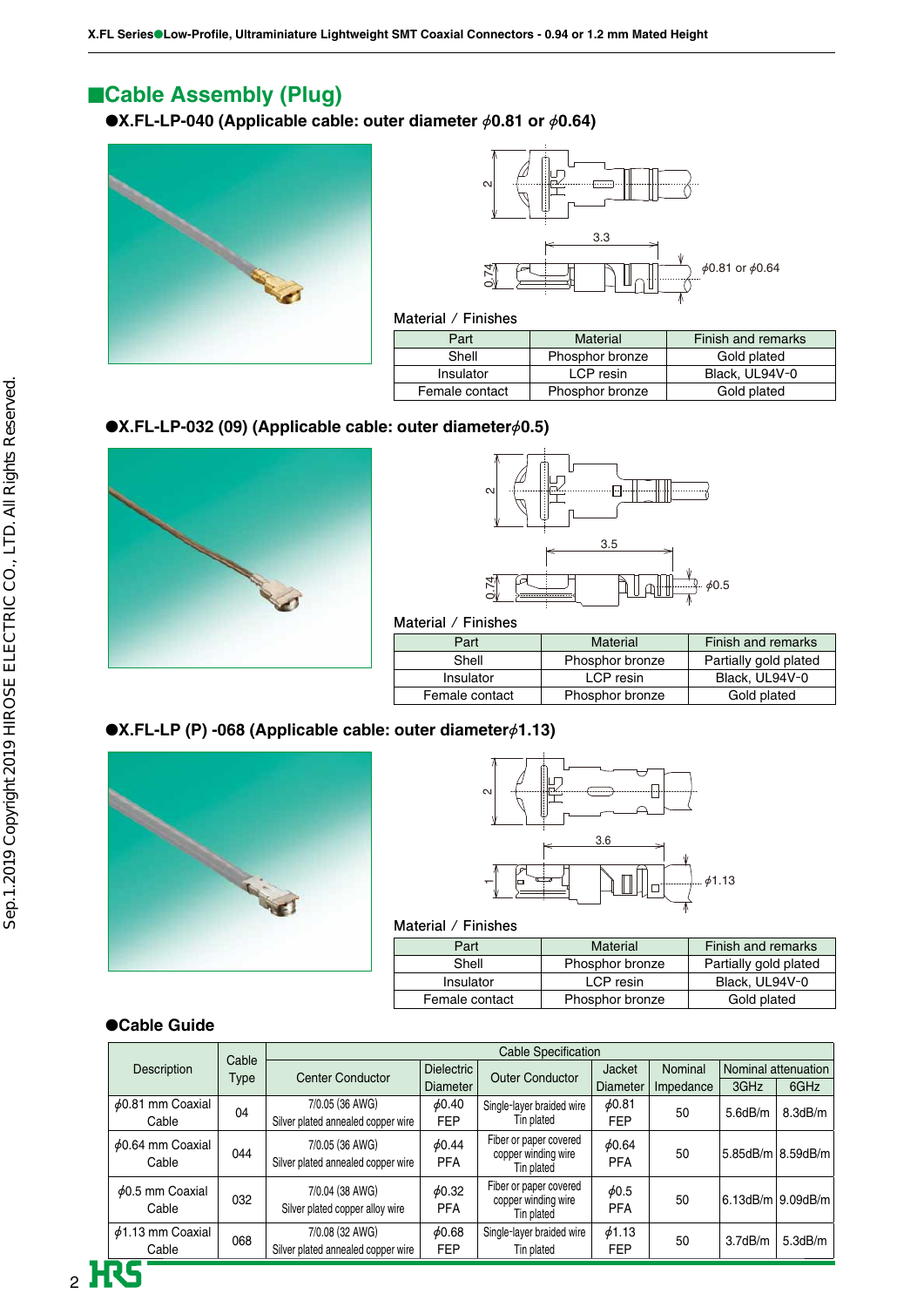# **How to Specify Plug Cable Assembly**

**The dimensions of a cable assembly of the X.FL series should be specified as follows:**

### **[Double-Ended Cable Assembly] [Single-Ended Cable Assembly]**



**Single ended assemblies come with a blunt cut on the non-terminated end. Please contact us if special strip requirements are needed.** 

# ■**Product Number Structure**

Refer to the charts below for determining specific part number characteristics. Please select connectors listed in this catalog when placing orders and be sure to check the latest delivery specifications at the time of ordering the product.

### ●**Used Plug: X.FL-LP-040**

| $\diamondsuit\phi$ 0.81 Coaxial Cable |                                                                                         |                                                            |
|---------------------------------------|-----------------------------------------------------------------------------------------|------------------------------------------------------------|
| Double-Ended                          | $X.FL - 2LP - 04K \cup TV - A - (L)$<br>$\boldsymbol{Q}$<br>$\bullet$<br>$\bullet$<br>0 | 6<br>$\bf{6}$                                              |
| Single-Ended                          | $X.FL - LP - 04K$ $\Box$ TV - A - (L)<br>$\boldsymbol{Q}$<br>3<br>O                     | 6<br>61                                                    |
| Series name: X.FL series              |                                                                                         | 4 Cable color<br>1: White, 2: Black                        |
|                                       | <b>2</b> Assembly type LP: Single-ended, 2LP: Double-ended                              | <b>O</b> Cable outer conductor TV: Tin plated braided wire |
| <b>8</b> Cable type                   | 04K: $\phi$ 0.81 coaxial cable                                                          | <b>O</b> Total length L (mm) L length in mm                |

## **◇**Ø**0.64 Coaxial Cable**

| Double-Ended             |   | $\boldsymbol{Q}$           | 3 |                          | $\boldsymbol{A}$<br>6                  | $X.FL - 2LP - 044N$ $\Box$ TS - A - (L)<br>6 |
|--------------------------|---|----------------------------|---|--------------------------|----------------------------------------|----------------------------------------------|
| Single-Ended             |   |                            |   |                          | $X.FL - LP - 044N$ $\Box$ TS - A - (L) |                                              |
|                          | O | $\boldsymbol{\mathcal{D}}$ | 3 | $\boldsymbol{\varDelta}$ | 6                                      | 6                                            |
| Series name: X.FL series |   |                            |   |                          |                                        | Cable color 1: White, 2:                     |

| <b>Constant Series Series</b> Series <b>Const</b>          | 4 Cable color<br>1: White. 2: Black                          |
|------------------------------------------------------------|--------------------------------------------------------------|
| <b>2</b> Assembly type LP: Single-ended, 2LP: Double-ended | <b>O</b> Cable outer conductor TS: Tin plated fiber or paper |
| <b>3</b> Cable type<br>044N: $\phi$ 0.64 coaxial cable     | covered copper winding wire                                  |
|                                                            | $\pm$ 6 Total length L (mm)<br>L length in mm                |

## **Plug: X.FL-LP-032 (09)** Ø**0.5 coaxial cable**

| Double-Ended             | $X.FL - 2LP9 - 032H$ $\Box$ TS - A - (L)                     |                                                              |
|--------------------------|--------------------------------------------------------------|--------------------------------------------------------------|
|                          | 2<br>3<br>O                                                  | 6<br>(6)                                                     |
| Single-Ended             | $X.FL - LP9 - 032H$ J TS - A - (L)                           |                                                              |
|                          | 2<br>3<br>O                                                  | 6<br>$\left( 6\right)$                                       |
| Series name: X.FL series |                                                              | 4 Cable color 1: White, 2: Black                             |
|                          | <b>2</b> Assembly type LP9: Single-ended, 2LP9: Double-ended | <b>6</b> Cable outer conductor TS: Tin plated fiber or paper |
| <b>8</b> Cable type      | 032H: $\phi$ 0.5 coaxial cable                               | covered copper winding wire                                  |
|                          |                                                              | <b>6</b> Total length L (mm)<br>L length in mm               |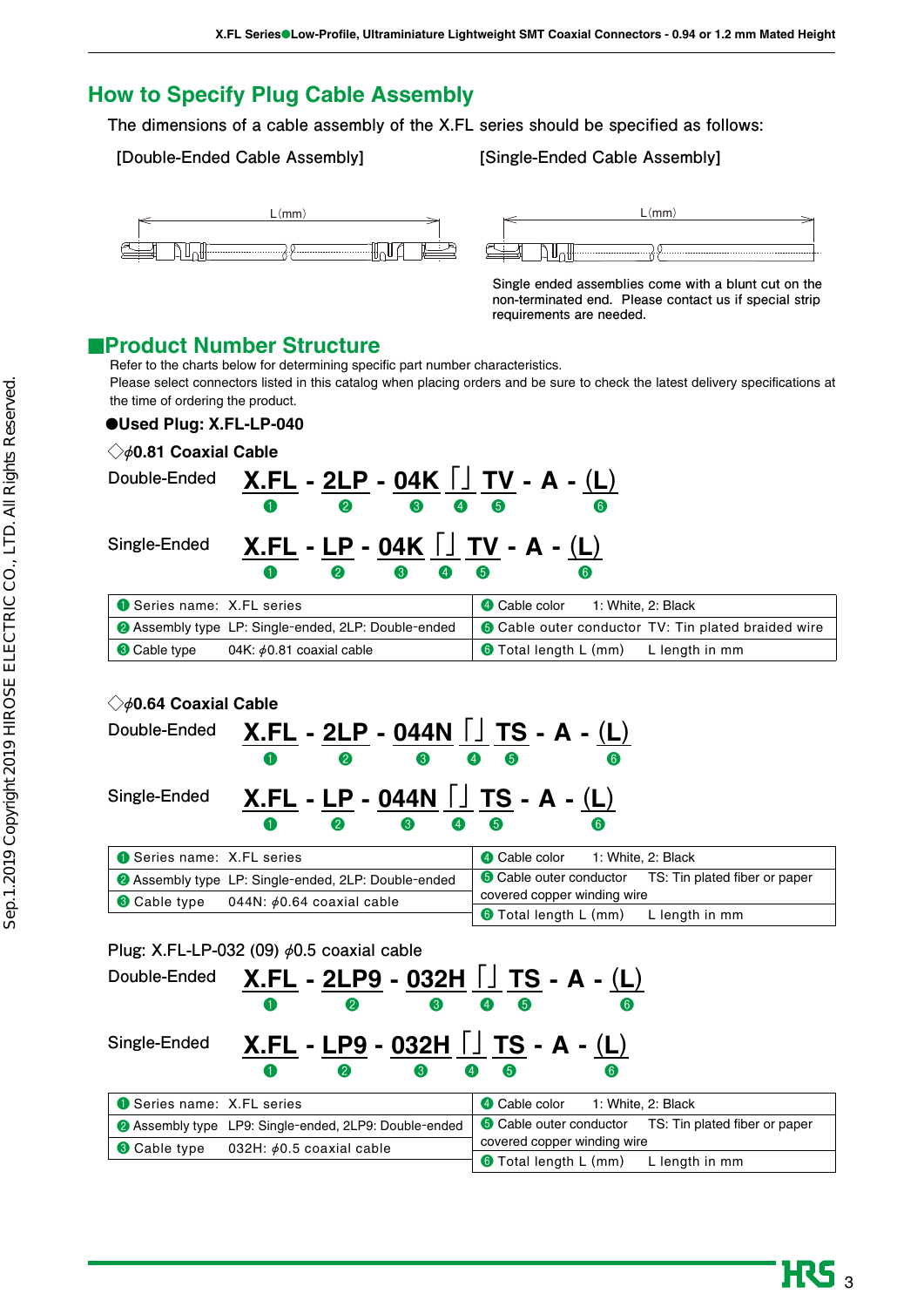|                          | Plug: X.FL-LP (P)-068 $\phi$ 1.13 coaxial cable                                         |                                                     |
|--------------------------|-----------------------------------------------------------------------------------------|-----------------------------------------------------|
| Double-Ended             | $X.FL - 2LP P - 068W$ $\Box$ TV - A - (L)<br>$\bullet$<br>$\bullet$<br>$\bullet$ 3<br>0 | 6<br>$\bullet$                                      |
| Single-Ended             | $X.FL - LP P - 068W$ $\Box TV - A - (L)$<br>$\bullet$<br>$\bullet$<br>8<br>0            | 6<br>$\left( 6 \right)$<br>(7)                      |
| Series name: X.FL series |                                                                                         | <b>6</b> Cable color<br>1: Grey, 2: Black, 3: White |
|                          | <b>2</b> Assembly type LP: Single-ended, 2LP: Double-ended                              | Cable outer conductor TV: Tin plated braided wire   |
| <b>6</b> Connection type | Batch connection type                                                                   | <b>Total length L (mm)</b><br>L length in mm        |
| <b>4</b> Cable type      | 068W: $\phi$ 1.13 coaxial cable                                                         |                                                     |

#### ●**Standard Tolerances for (L)**

| $L$ (mm)            | Standard Tolerances (mm) |
|---------------------|--------------------------|
| $35 \le L \le 200$  |                          |
| $200 \le L \le 500$ |                          |

| $L$ (mm)             | Standard Tolerances (mm) |
|----------------------|--------------------------|
| $500 \le L \le 1000$ | $+12$                    |
| 1000 < L             | ±1.5%                    |

Note: Minimum available length (L) is 35 mm.

## ■**Receptacles**



## ●**Embossed Carrier Tape Dimensions (JIS-C-0806 compliant)** ●**Reel Dimensions**





# ■**Plug Receptacles**



#### ●**Embossed Carrier Tape Dimensions (JIS-C-0806 compliant)** ●**Reel Dimensions**





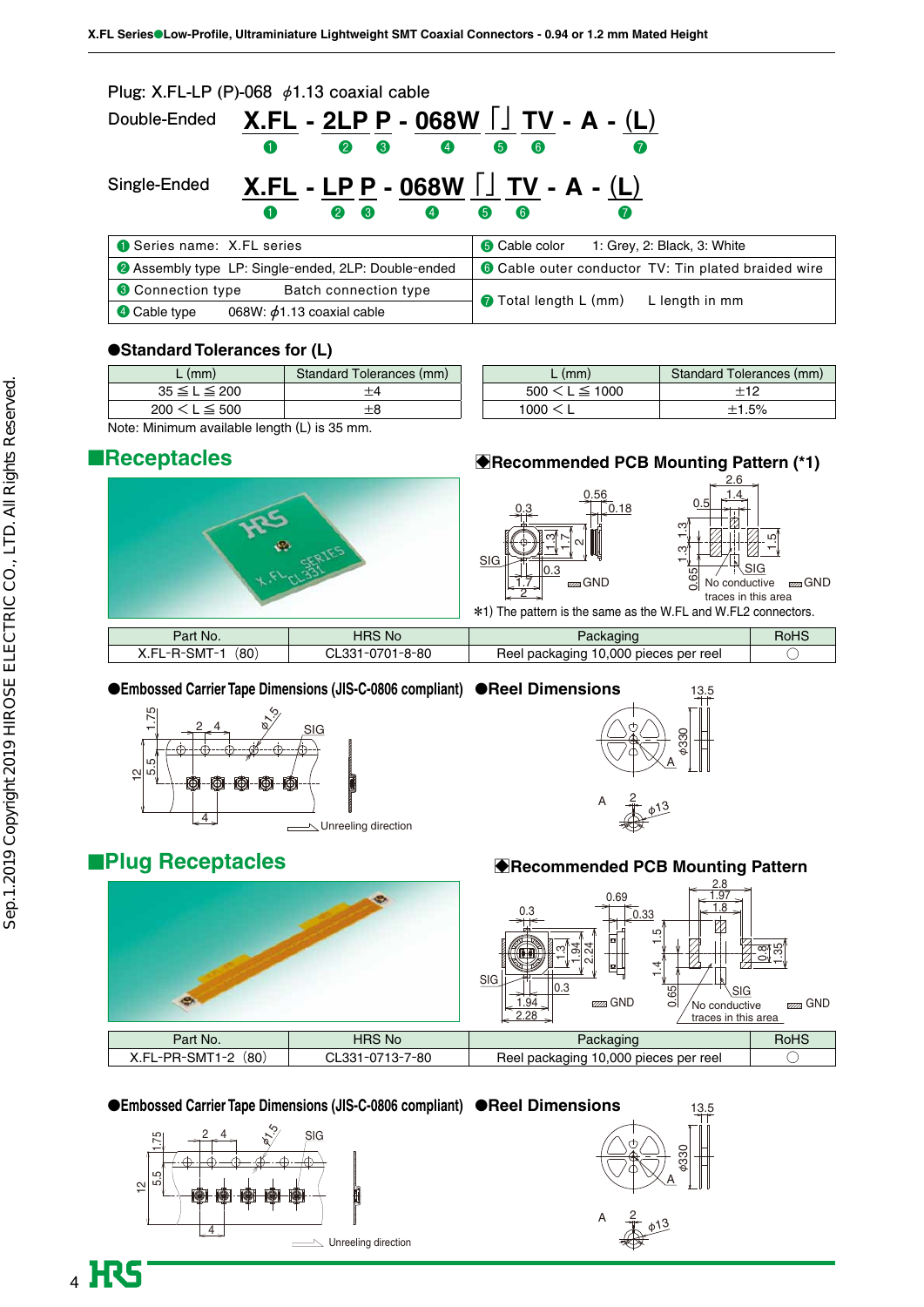# ■**Conversion Adapters**

●**SMA Conversion Adapter (Mating portion - X.FL side: jack - SMA side: plug)**



Note: The X.FL side mating portions has a lower lock retention force than the regular product, so that the adapter cannot be used for purposes other than performance measurements.



| 'art No.   | <b>HRS No</b> |  |
|------------|---------------|--|
| HRMP-X.FLJ | CL311-0435-1  |  |

### ●**SMA Conversion Adapter (Mating portion - X.FL side: plug - SMA side: jack)**



Note: The X.FL side mating portions has a lower lock retention force than the regular product, so that the adapter cannot be used for purposes other than performance measurements.



## ●**SMA Conversion Adapter (Mating portion - X.FL side: plug (w/o lock) - SMA side: jack)**



Note: This connector is used by compressing the mating portion of X.FL side onto the X.F L-R-S M T-1 portion.

# **ATool**

#### ●**Plug Mating Tool (Space-Saving Type)**

This tool is used for mating a plug.





 $\begin{array}{c} \hline \text{6} \\ \hline \text{6} \end{array}$  (4.05)

 $(18.12)$ 



#### ●**Plug Mating and Unmating Tool**

This is a combination tool that has both of the mating and unmating tool at either end.





**HRS**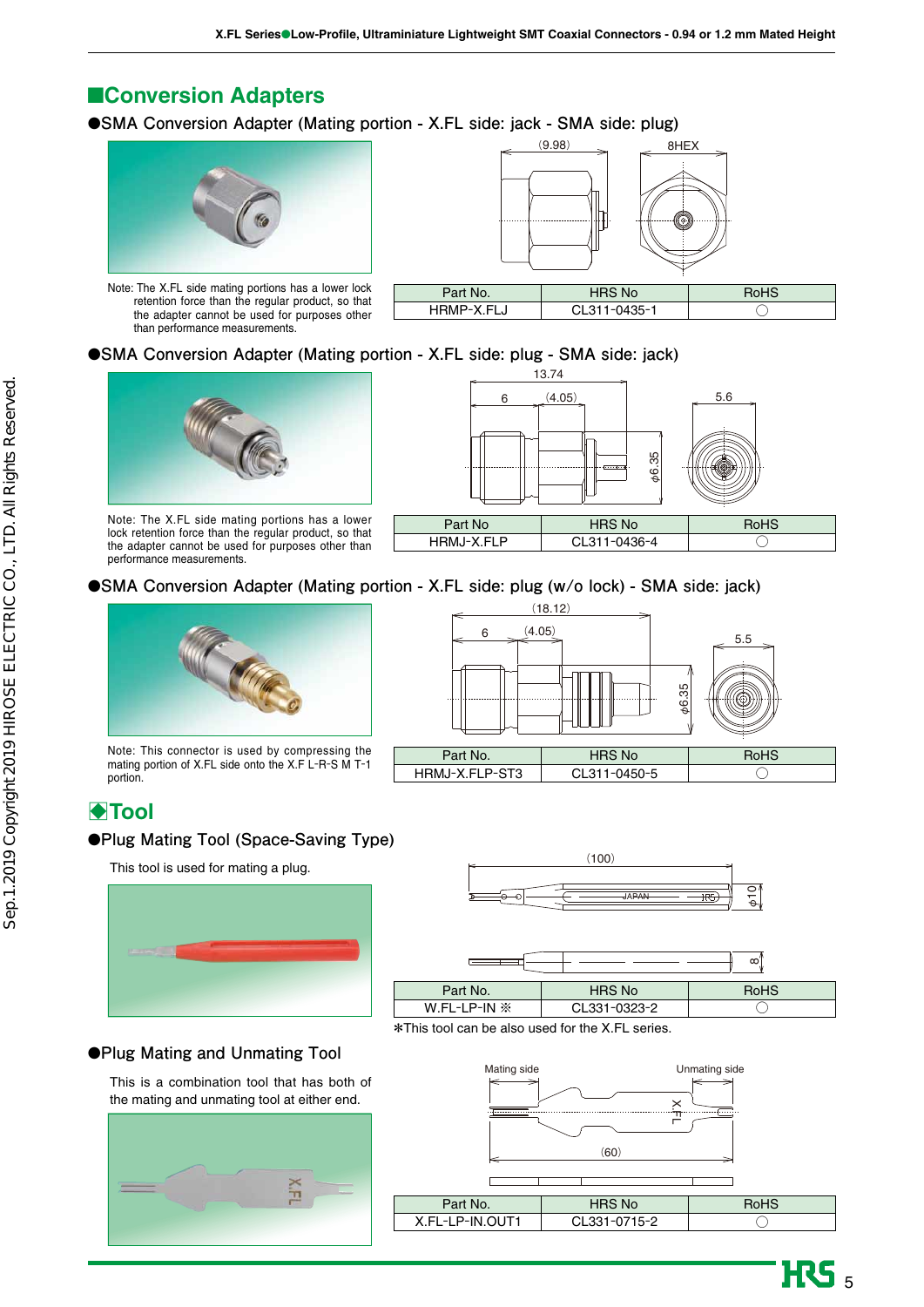## B**Usage Precautions**

## **1. Plugs**

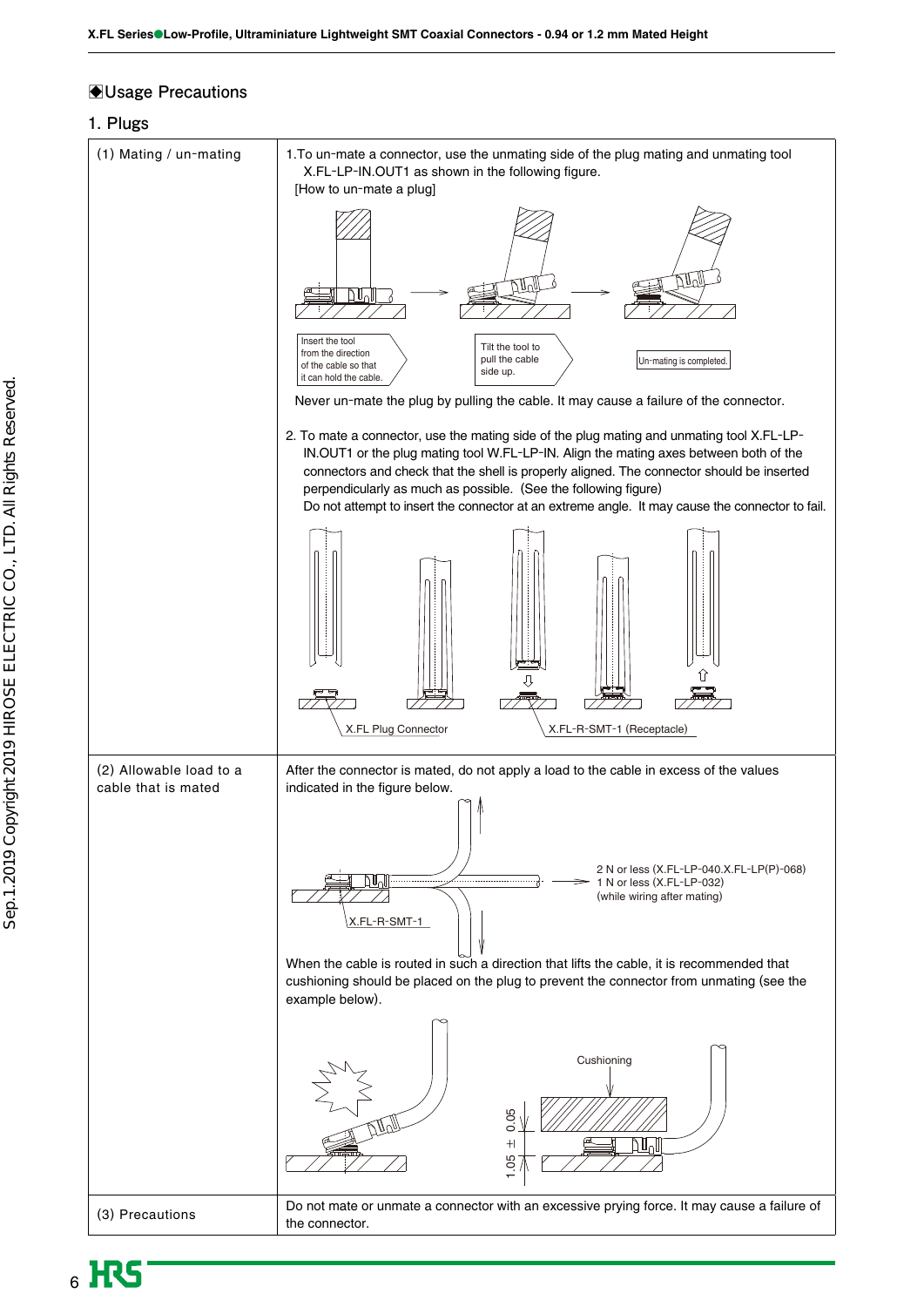### **2. Plug Receptacles**



**HRS**